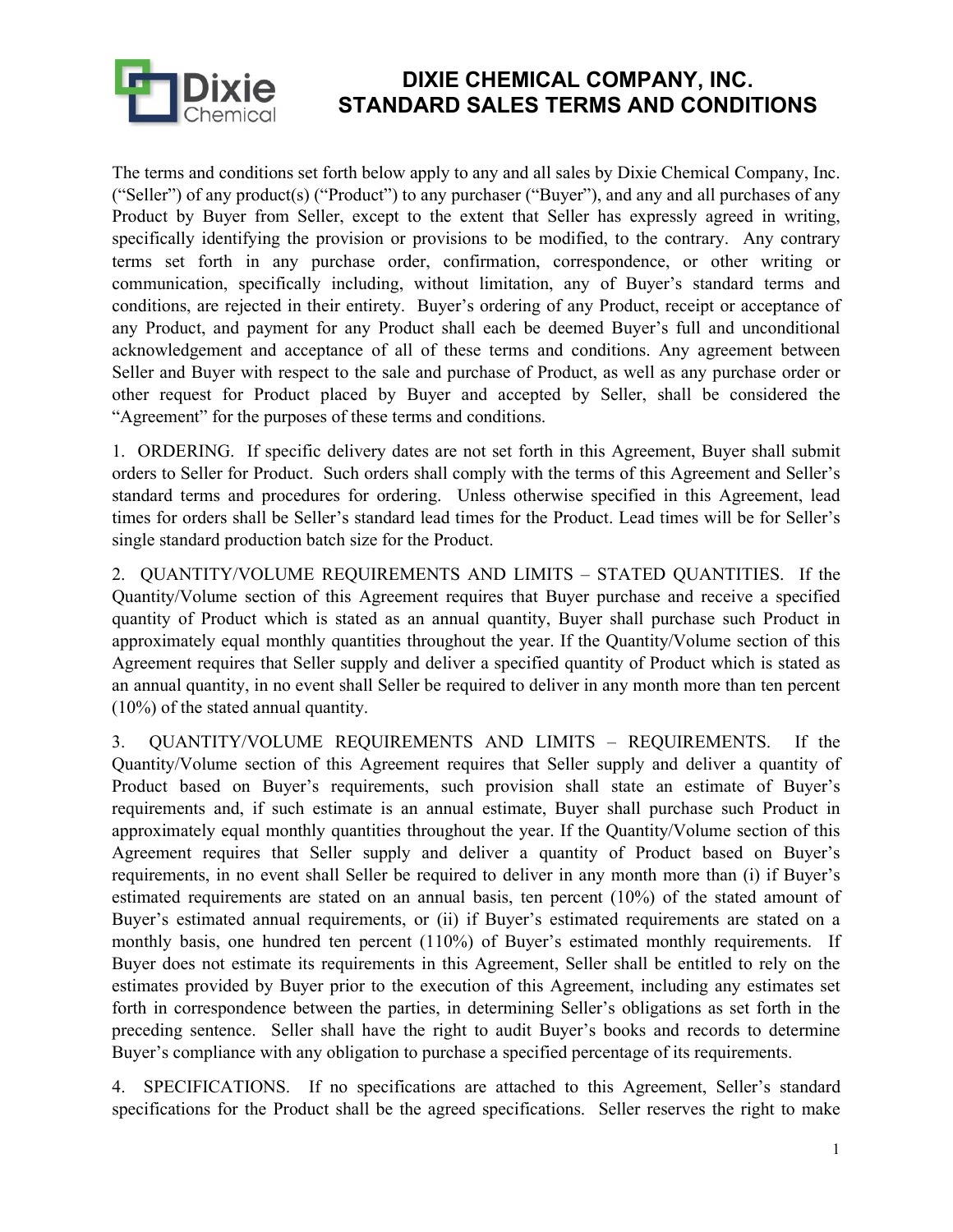changes to the specifications for the Product from time to time and Seller will give Buyer thirty (30) days notice prior to any such change.

5. QUANTITY AND QUALITY TESTING: Seller's weight and/or other measurements of Product shall he conclusively binding, unless proved to be in error. Seller's laboratory analysis and methods shall determine whether Product specifications have been met and are conclusively binding, unless Buyer proves to Seller's reasonable satisfaction that Seller's analysis report is erroneous. No Product quantity claims will be made unless the difference is more than one-half of one percent (0.5%) of the invoiced quantity. All measurements and/or tests shall he made in accordance with the latest standards or guidelines published by the ASTM or other applicable industry standard methods.

6. CHANGES. This Agreement may not be changed by Buyer, including, without limitation, altering quantities or delaying shipment or performance, without the prior written consent of Seller. Any such change will be upon terms and conditions approved by Seller in writing and will be further subject to the provisions below. Any costs incurred by Seller to meet Buyer's request for a change will be Buyer's responsibility. If Seller consents to the change of an order for Products pursuant to the foregoing sentence, Buyer shall pay to Seller, at the earlier of the date the invoice for the subject Product is due or within thirty (30) days of such agreed change, all costs and expenses incurred by Seller as a result of such change. Seller in its sole discretion may elect to reduce or waive any of the foregoing fees, charges, or costs.

7. CANCELLATIONS. This Agreement may not be cancelled by Buyer without the prior written consent of Seller. Any such cancellation will be upon terms and conditions approved by Seller in writing and will be further subject to the provisions below. Any costs incurred by Seller to meet Buyer's request for cancellation will be Buyer's responsibility. If Seller consents to the cancellation of an order for Products pursuant to the foregoing sentence, Buyer shall pay to Seller, within thirty (30) days of such agreed cancellation, all costs and expenses incurred by Seller in connection with Buyer's order and a restocking or cancellation fee of fifteen percent (15%) of the amount of the original Agreement. Seller in its sole discretion may elect to reduce or waive any of the foregoing fees, charges, or costs.

8. SHORT LEAD TIME ORDERS OR RUSH ORDERS. Orders requested to be delivered to Buyer in less than Sellers Standard Product Lead Times will be subject to an expediting fee of \$1,000. Seller in its sole discretion may elect to reduce or waive the expediting fee.

9. CONTAINERS, DETENTION AND DEMURRAGE. If shipment requires use of returnable containers or tote bins, title to such containers and tote bins shall remain in Seller and a deposit in an amount required by Seller shall be made at the time the shipment is ordered. Such containers and tote bins shall be returned in good condition within thirty (30) days from the date of shipment at Buyer's expense. Upon such return. Seller shall refund the deposit. Except as otherwise provided herein, any demurrage or detention fees charged by Seller on delivery railcars, vehicles, machines or equipment shall be paid by Buyer.

10. PAYMENT, DEFAULT, BUYER'S CREDIT. Buyer shall pay Seller for Product within the time period set forth on in this Agreement by check, wire or electronic funds transfer (or as otherwise specified in this Agreement) in immediately available funds in U.S. dollars and otherwise in accordance with Seller's invoice instructions. All past due amounts shall bear interest at the lesser of one and one-half percent (1.5%) per month or the maximum amount allowed by applicable law. In the event of default in payment, Buyer shall pay Seller's costs of collection, including, without limitation, reasonable attorneys' fees. Seller reserves the right, among other remedies, either to terminate this Agreement or to suspend further deliveries under it in the event Buyer fails to pay for any one shipment when same becomes due. Should Buyer's financial responsibility become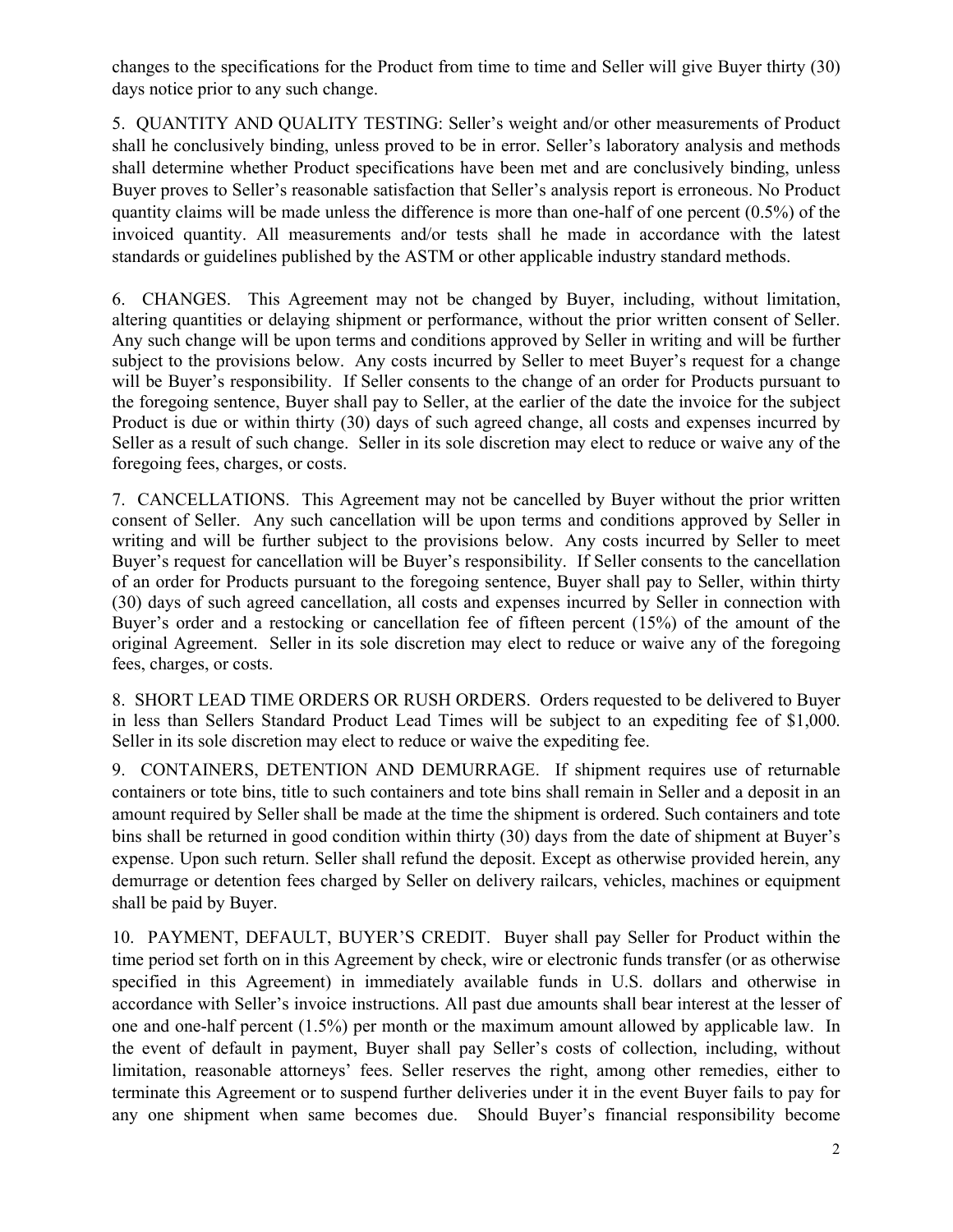unsatisfactory to Seller, cash payments, or security satisfactory to Seller may be required by Seller for future deliveries and for the Product theretofore delivered.

11. EXCUSE OF PERFORMANCE. (a) Deliveries may be suspended by either party in the event of: Act of God, war, riot, fire, explosion, accident, flood, sabotage; lack of adequate fuel, power, raw materials, labor, container, or transportation facilities; compliance with governmental requests, laws, regulations, orders, or actions; breakage or failure of machinery or apparatus; national defense requirements or any other event, whether or not of the class or kind enumerated herein, beyond the reasonable control of such party; or in the event of labor trouble, strike, lockout, or injunction (provided that neither party shall be required to settle a labor dispute against its own best judgment); which event makes impracticable the manufacture, transportation, acceptance, or use of a shipment of the Product or of a material upon which the manufacture of the Product is dependent.

(b) If Seller determines that its ability to supply the total demand for the Product, or obtain any or a sufficient quantity of any material used directly or indirectly in the manufacture of the Product, is hindered, limited, or made impracticable, Seller may allocate its available supply of the Product or such material (without obligation to acquire other supplies of any such Product or material) among itself and its purchasers on such basis as Seller deems appropriate, without liability for any failure of performance which may result therefrom.

(c) Deliveries suspended or not made by reason of this section shall be canceled without liability, but this Agreement shall otherwise remain unaffected.

12. LIMITED WARRANTY. Unless otherwise expressly provided herein, Seller warrants title and that the Product shall conform to Seller's standard specifications or to the attached specifications. Subject to the preceding sentence, SELLER MAKES NO REPRESENTATION OR WARRANTY OF ANY KIND, EXPRESS OR IMPLIED, AND HEREBY DISCLAIMS ANY SUCH WARRANTY, SPECIFICALLY INCLUDING, WITHOUT LIMITATION, ANY EXPRESS OR IMPLIED WARRANTIES AS TO MERCHANTABILITY, FITNESS FOR A PARTICULAR PURPOSE, OR ANY OTHER MATTER WITH RESPECT TO THE PRODUCT, whether used alone or in combination with any other material.

13. LIMITATIONS OF LIABILITY. (a) Within thirty (30) days after receipt of each shipment of the Product, Buyer shall examine such Product for any damage, deviation from specifications, or other defect or shortage. All claims for any cause whatsoever (whether such cause be based on contract, negligence, strict liability, other tort, or otherwise, and regardless of whether such claim is for a latent defect) shall be deemed waived unless made in writing and received by Seller within thirty (30) days after Buyer's receipt of the Product in respect to which such claim is made or, if such claim is for non-delivery of such Product, within thirty (30) days after the date upon which such Product was to be delivered. Failure of Seller to receive written notice of any such claim within applicable time period shall be deemed an absolute and unconditional waiver by Buyer of such claim irrespective of whether the facts giving rise to such claim shall have then been discovered or of whether processing, further manufacture, other use, or resale of the Product shall have then taken place. Transportation charges for the return of the Product shall not be paid unless authorized in advance by Seller.

(b) BUYER'S EXCLUSIVE REMEDY SHALL BE FOR DAMAGES, AND SELLER'S TOTAL LIABILITY FOR ANY AND ALL LOSSES AND DAMAGES ARISING OUT OF ANY CAUSE WHATSOEVER (WHETHER SUCH CAUSE BE BASED ON CONTRACT, NEGLIGENCE, STRICT LIABILITY, OTHER TORT, OR OTHERWISE) SHALL IN NO EVENT EXCEED THE PURCHASE PRICE OF THE PRODUCT IN RESPECT TO WHICH SUCH CAUSE ARISES OR,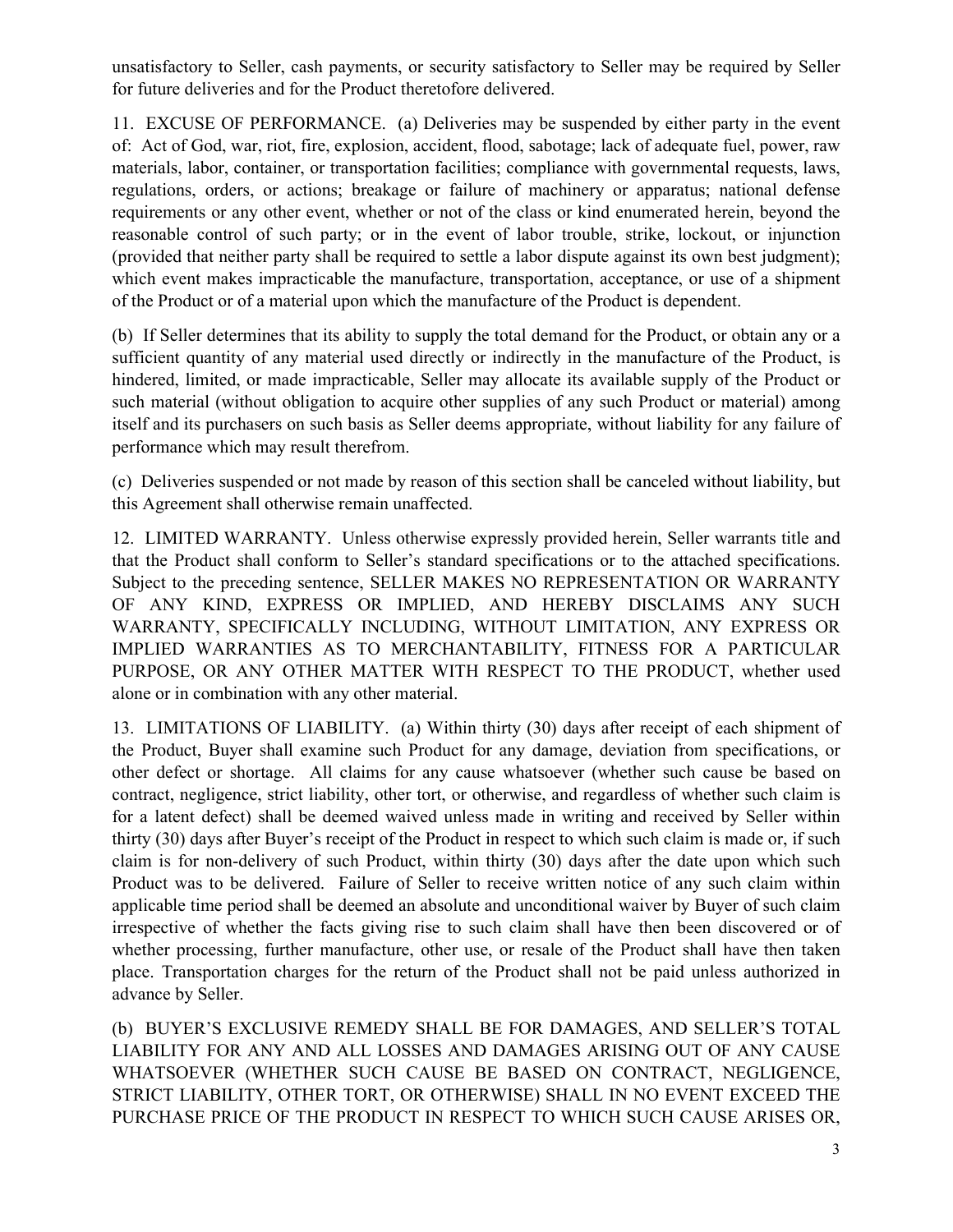AT SELLER'S OPTION, THE REPAIR OR REPLACEMENT OF SUCH PRODUCT, AND IN NO EVENT SHALL SELLER BE LIABLE FOR INCIDENTAL, CONSEQUENTIAL, OR PUNITIVE DAMAGES RESULTING FROM ANY SUCH CAUSE.

(c) SELLER SHALL NOT BE LIABLE FOR, AND BUYER ASSUMES LIABILITY FOR, ALL PERSONAL AND PROPERTY DAMAGE CONNECTED WITH THE HANDLING, TRANSPORTATION, POSSESSION, PROCESSING, FURTHER MANUFACTURE, OTHER USE, OR RESALE OF THE PRODUCT, WHETHER THE PRODUCT ARE USED ALONE OR IN COMBINATION WITH ANY OTHER MATERIAL.

(d) If Seller furnished technical or other advice to Buyer, whether or not at Buyer's request, with respect to processing, further manufacture, other use, or resale of the Product, Seller shall not be liable for, and Buyer assumes all risk of, such advice and the results thereof.

(e) IN NO EVENT WILL SELLER EVER BE LIABLE TO BUYER FOR LOSS OF ANTICIPATED PROFITS OR LOST BUSINESS OPPORTUNITY, OR FOR ANY INDIRECT, INCIDENTAL CONSEQUENTIAL, EXEMPLARY, OR PUNITIVE DAMAGES, EVEN IF SELLER HAS BEEN ADVISED OF THE POSSIBILITY OF SUCH LOSS OR DAMAGE.

14. LIABILITY AND RESPONSIBILITY. Except to the extent that such is solely and directly caused by Seller's gross negligence or willful misconduct, Buyer assumes full responsibility for and liability arising out of unloading, discharge, storage, handling, use, and disposal of any product or container therefor, including, without limitation, the use of such product or container alone or in combination with other substances; compliance or noncompliance with any laws or regulations thereto; and injury and damage from any cause whatsoever after shipment from Seller's plant. BUYER AGREES TO INDEMNIFY AND HOLD SELLER, ITS AGENTS, SERVANTS, DIRECTORS, OFFICERS, EMPLOYEES, AND REPRESENTATIVES (COLLECTIVELY "INDEMNIFIED PARTIES") HARMLESS FROM AND AGAINST ANY AND ALL LOSSES, EXPENSES, DEMANDS, CLAIMS, DAMAGES, PROCEEDINGS, OR CAUSES OF ACTION, WHETHER AT LAW OR IN EQUITY, ARISING OUT OF OR ALLEGING ANY BODILY INJURY (INCLUDING DEATH), PROPERTY DAMAGE, OR ECONOMIC DAMAGE ACTUALLY OR ALLEGEDLY CAUSED OR CONTRIBUTED TO BY ANY OF THE INDEMNIFIED PARTIES OR BY THE PRODUCT OR ANY CONTAINER THEREFOR SUBSEQUENT TO SHIPMENT FROM SELLER'S PLANT, TERMINAL, OR WAREHOUSE, EXCEPT TO THE EXTENT THAT THE SAME IS SOLELY AND DIRECTLY CAUSED BY THE GROSS NEGLIGENCE OR WILLFUL MISCONDUCT OF SELLER. IT IS EXPRESSLY AGREED THAT THE FOREGOING INDEMNITY SHALL INCLUDE, WITHOUT LIMITATION, AN INDEMNITY OF THE INDEMNIFIED PARTIES AGAINST ANY CLAIMS ARISING OUT OF OR RELATING TO THE ACTUAL OR ALLEGED NEGLIGENCE OF AN INDEMNIFIED PARTY, EITHER SOLELY OR IN COMBINATION WITH THE NEGLIGENCE OR OTHER LIABILITY OF BUYER AND/OR OTHERS, EXCEPT AS SPECIFICALLY LIMITED IN THE PRECEDING SENTENCE. BUYER AGREES TO DEFEND ANY SUIT OR ACTION BROUGHT AGAINST AN INDEMNIFIED PARTY BASED ON ANY SUCH INJURY OR DAMAGE AND TO PAY ALL COSTS AND EXPENSES IN CONNECTION THEREWITH OR RESULTING THEREFROM, INCLUDING, BUT NOT LIMITED TO, ATTORNEY'S FEES, PREJUDGMENT AND POST-JUDGMENT INTEREST, APPEAL BONDS, AND SUPERSEDEAS BONDS.

15. COMPLIANCE WITH LAWS. Each party agrees to comply with all applicable laws, ordinances, and regulations, from whatever authority they may emanate, provided they are not in conflict with U.S. law. Moreover, each party agrees to comply with all applicable U.S. laws and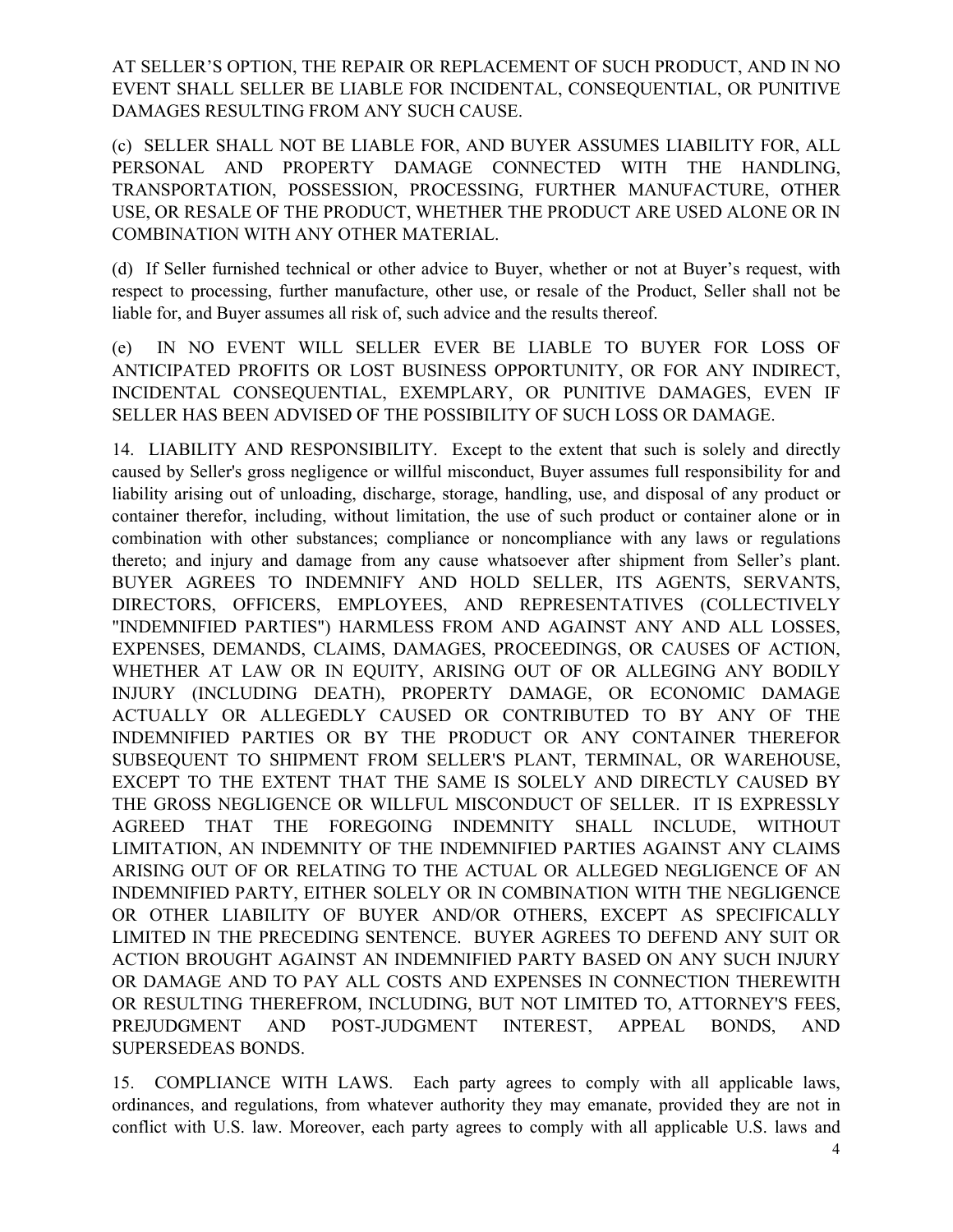export control regulations, including but not limited to EPA, OSHA, Commerce Department, State Department, and Treasury Department regulations. Furthermore, Buyer shall comply with all applicable export control and trade embargo laws, rules and regulations (including but not limited to the U.S. Export Administration Regulations, the U.S. International Traffic in Arms Regulations, the regulations administered by the Department of the Treasury's Office of Foreign Assets Control and the U.S. Foreign Trade Statistics Regulations), and shall not resell, export, re-export, distribute, transfer or dispose of the Product, directly or indirectly, without first obtaining all necessary written consents, permits, authorizations, and licenses and completing such formalities as may be required by any such laws, rules and regulations. Failure by Buyer to comply with such laws, rules and regulations shall constitute a material breach of this Agreement. Buyer agrees to impose this same compliance requirement in its contracts with third parties pertaining to the Product. In the event this Agreement, or any procedure or action herein imposed upon either party hereto, shall at any time be in conflict with any legal requirements imposed by any such authorities, and if substantial change is required to restore compliance, then either party shall have the right to terminate this Agreement by notice to the other party. Seller shall be relieved of any obligation to make additional deliveries hereunder on the date of such termination, but such termination shall not relieve Buyer of its obligations herein to settle any unpaid balances due hereunder.

16. TAXES. Any increase in tax or governmental charge or increase in same (excluding any franchise or income tax or other tax or charge based on income) (a) increasing the cost to Seller of producing, selling, or delivering the Product or of procuring materials used therein or (b) payable by Seller because of the production, sale, or delivery of the Product, such as sales tax, use tax, retailer's occupational tax, gross receipt tax, and value added tax, may, at Seller's option, be added to the price specified in the agreement.

17. ASSIGNMENT. Buyer shall not (by operation of law or otherwise) assign its right or delegate its performance hereunder without the prior written consent of Seller, and any attempted assignment or delegation by Buyer without such consent shall be void.

18. NO THIRD PARTY BENEFICIARIES. This Agreement is for the sole benefit of the parties hereto and their successors and permitted assigns. Nothing herein expressed or implied shall give or be construed to give to any person, other than the parties hereto and such successors and permitted assigns, any legal or equitable rights hereunder.

19. SAFE HANDLING. Buyer hereby acknowledges receipt of Seller's material safety data sheet. Buyer shall promptly and carefully inspect Product upon receipt and will maintain appropriate safe handling and use procedures. Buyer will apprise its employees and customers of the hazards, proper use, and handling requirements of Product and shall comply with the OSHA Hazard Communications Standard and all other applicable laws, rules, and regulations.

20. NOTICES. Any notice shall be sufficiently given when duly mailed, postage prepaid, addressed to Seller or to Buyer at their respective addresses appearing herein, or to such other address for either party as that party may by notice designate.

21. SEVERABILITY. If any provision herein is or becomes invalid or illegal in whole or in part, such provision shall be deemed amended, as nearly as possible to be consistent with the intent expressed in this Agreement, and if such is impossible, that provision shall fall by itself without invalidating any of the remaining provisions not otherwise invalid or illegal.

22. CHOICE OF LAW. The validity, interpretation, and performance of this Agreement and any dispute connected herewith shall be governed and construed in accordance with the laws of the State of Texas, USA.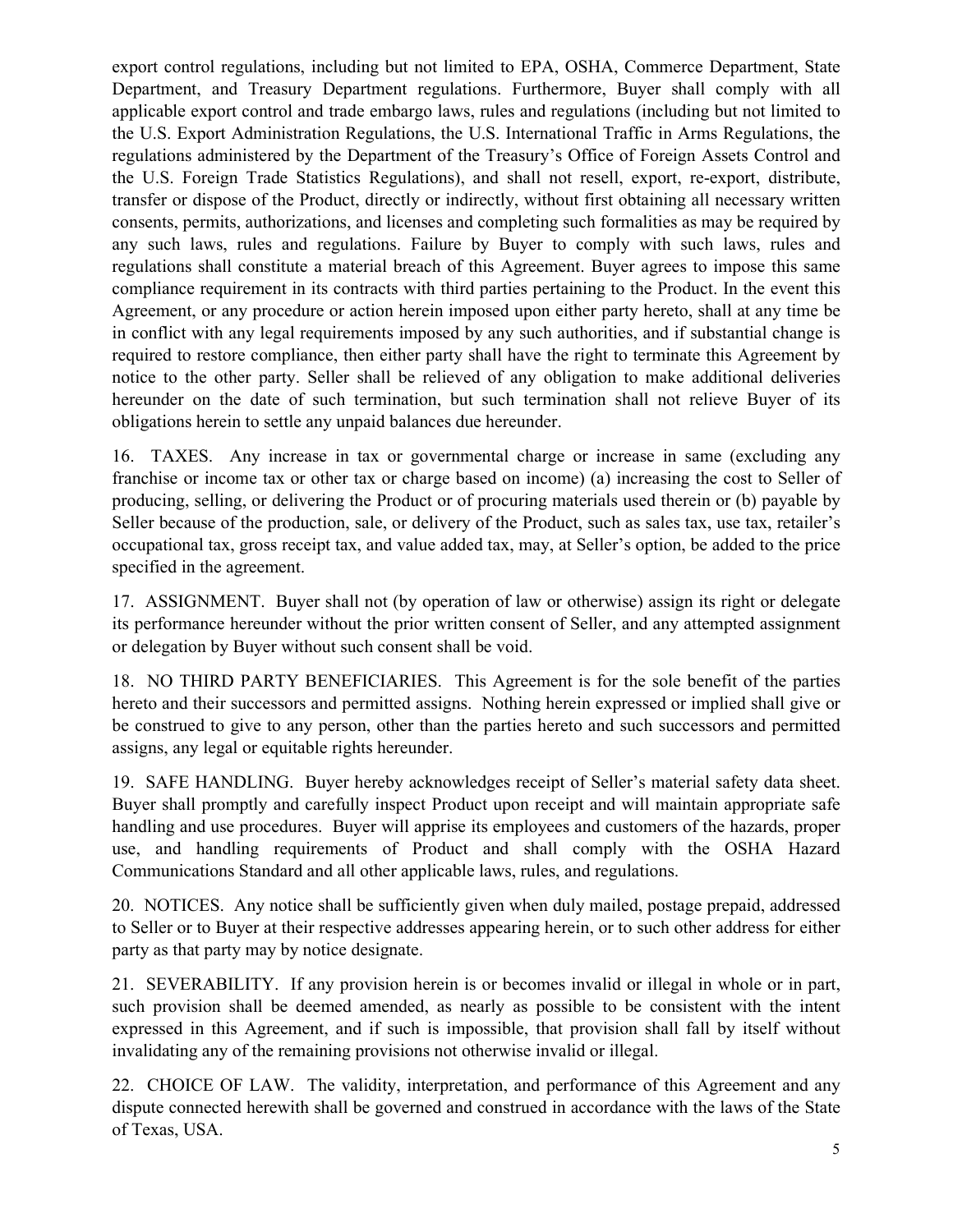23. DISPUTES. Buyer and Seller irrevocably submit to the exclusive jurisdiction of the Federal courts of the United States of America located in the Southern District of Texas, Houston Division, or the State District Courts of Texas located in Harris County, Texas, solely in respect of the interpretation and enforcement of the provisions of this Agreement, and in respect of the transactions contemplated hereby, and hereby waive and agree not to assert, as a defense in any action, suit, or proceeding for the interpretation or enforcement hereof or of any such document, that it is not subject thereto or that such action, suit, or proceeding may not be brought or is not maintainable in said courts or that the venue thereof may not be appropriate or that this Agreement or any such document may not be enforced in or by such courts, and the parties hereto irrevocably agree that all claims with respect to such action or proceeding shall be heard and determined in such a court. Buyer and Seller consent to and grant any such court jurisdiction over the person of such parties and over the subject matter of any such dispute. EACH PARTY TO THIS AGREEMENT WAIVES, TO THE FULLEST EXTENT PERMITTED BY APPLICABLE LAW, ANY RIGHT IT MAY HAVE TO A TRIAL BY JURY IN RESPECT OF ANY ACTION, SUIT, OR PROCEEDING ARISING OUT OF OR RELATING TO THIS AGREEMENT.

24. BANKRUPTCY. Buyer and Seller agree that this Agreement constitutes a "Forward Contract" and that each party is a "Forward Contract Merchant" for purposes of Section 556 of the U.S. Bankruptcy Code. In the event of insolvency of Buyer. Seller hereby makes a demand for reclamation of Product delivered to Buyer but not yet paid for by Buyer in accordance with Section 2-702 of the Uniform Commercial Code and Section  $546(c)(1)$  of the United States Bankruptcy Code. In the event of insolvency of Buyer, Buyer agrees to promptly notify Seller of such insolvency and Buyer hereby waives any defenses to Seller's right of reclamation of such Product, and Buyer shall promptly return possession to Seller of such Product at Buyer's expense.

25. PRIOR AND SUBSEQUENT TRANSACTIONS. If prior to the execution of this document by both parties, Seller delivers Product to Buyer and Buyer receives Product from Seller at any time within the term of this Agreement, any such transactions will, at Seller's option, be governed by the terms and conditions hereof. The parties recognize and agree that neither shall he obligated by their course of conduct to perform any future transactions hereunder unless and until this document is fully executed. The terms and conditions set forth in this Exhibit shall, at Seller's option, apply to all future spot sales of Product from Seller to Buyer unless a written contract has been entered into by the parties with respect to such sales.

26. HEADINGS. Paragraph headings or titles in this Exhibit are included for ease of reference and do not constitute any part of the text or affect its meaning or interpretation

27. SURVIVING TERMS. Those terms which by their nature are intended to survive this Agreement, specifically including, without limitation, Sections 7, 10, 12, 13, 14, 15, 16, 17, 18, 21, 22, 23, 24 and 25 of this Exhibit, shall survive any expiration or termination of this Agreement.

28. CONFLICTING TERMS. In the event of a conflict between the terms of this Agreement and the terms set forth on any purchase order or confirmation issued pursuant to this Agreement, the terms of this Agreement shall prevail. Any use of or reference to Incoterms shall only be used to specify responsibility for shipping arrangements and/or costs, and shall not affect the title, risk of loss, and/or payment terms set forth in this Agreement.

29. OTHER TERMS. This Agreement constitutes the full understanding of the parties, a complete allocation of risks between them and a complete and exclusive statement of the terms and conditions of their agreement. No conditions, usage of trade, course of dealing or performance, understanding, or agreement purporting to modify, vary, explain, or supplement the terms or conditions of this